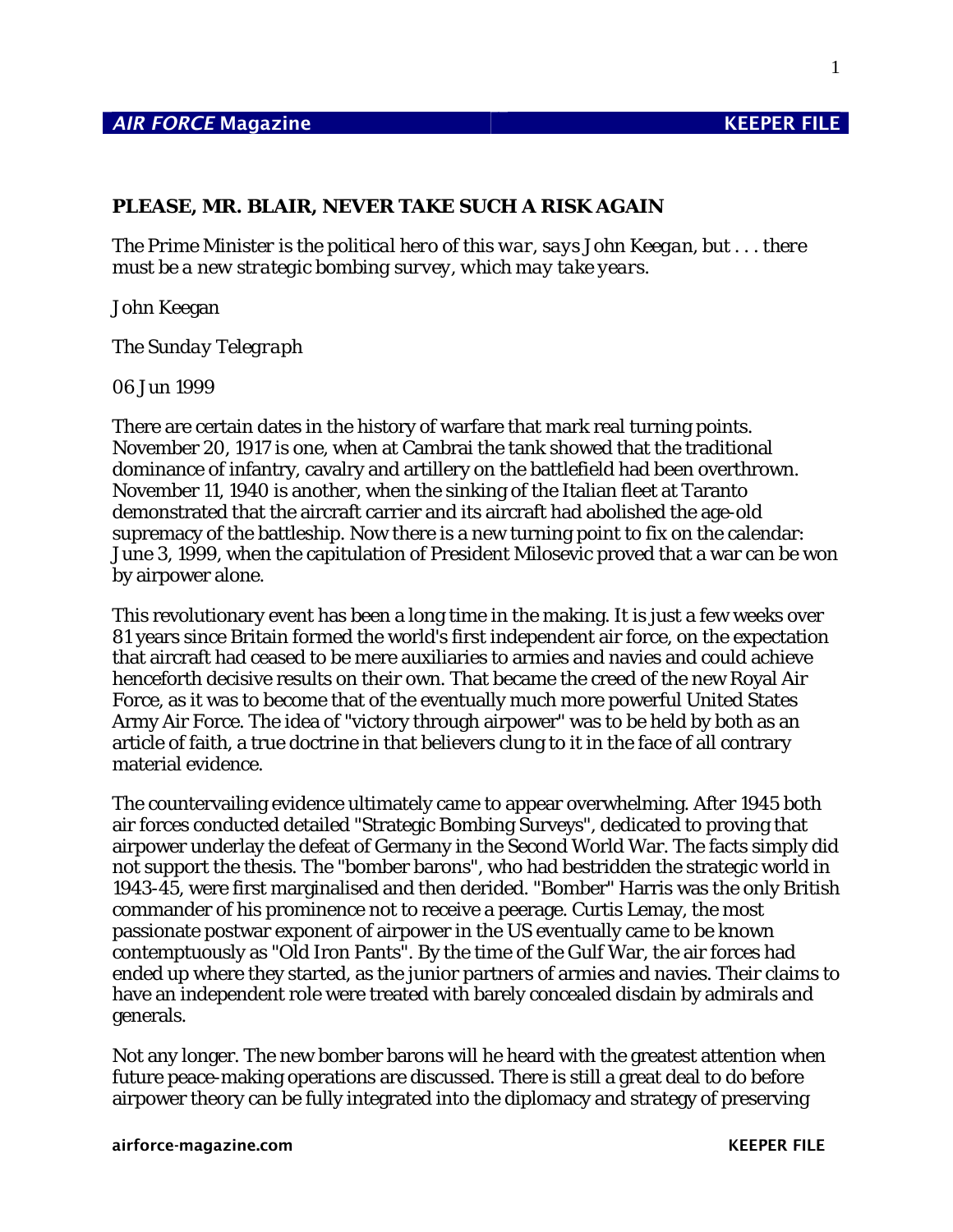world order. We cannot yet say how the air campaign worked, how it forced Milosevic to accept the terms he had rejected ten weeks earlier. There will have to be a new strategic bombing survey and it will perhaps take years to compile before air forces and governments can understand what was achieved and why the effects of bombing yielded

the results it did. Nevertheless, the air forces have won a triumph, are entitled to every plaudit they will receive and can look forward to enjoying a transformed status in the strategic community, one they have earned by their single-handed efforts.

All this can be said without reservation, and should be conceded by the doubters, of whom I was one, with generosity. Already some of the critics of the war are indulging in ungracious revisionism, suggesting that we have not witnessed a strategic revolution and that Milosevic was humbled by the threat to deploy ground troops or by the processes of traditional diplomacy, in this case exercised—we should be grateful for their skills—by the Russians and the Finns. All to be said to that is that diplomacy had not worked before March 24, when the bombing started, while the deployment of a large ground force, though clearly a growing threat, would still have taken weeks to accomplish at the moment Milosevic caved in. The revisionists are wrong. This was a victory through airpower.

Nevertheless, without ungraciousness, there are still criticisms of the conduct of the war to be made. The first concerns its tempo. There have really been two air wars, the first lasting a month, the second six weeks. In the first war, Nato—and let it be remembered that "Nato" really means the United States Air Force and the United States Navy's carrier groups, which flew 90 per cent of the missions and launched all the Tomahawk missiles—conducted only about 80 missions a day, not enough to dent Serb bravado and certainly not enough to make Belgrade re-consider its policy of expulsion. It was during that first month that most of the million Albanians who have become refugees were forced to leave their homes. In the second war Nato sharply increased the strike rate, until at the end it was flying 600 missions a day, thereby visiting a true blitz on the Serb homeland. It was the systematic destruction of Serbia's electricity supplies and fuel resources that sent the message. If a high tempo had been sustained from the start, the war might have been over in the first month. There is a lesson for the future management of airpower—half measures don't work.

There are also important lessons to be learnt about the public relations of this sort of war. I continue to regard its "presentation" as lamentable. The Nato spokesman, Jamie Shea, lacked the manner and presence to impress the Nato public, which was sharply divided by the conflict and needed more inspiration than it was given. Perhaps as a result General Wesley Clark, Nato's commander in Europe, whom I see I now unfairly criticised, did not come across as a man who was winning a war, as we now know he was. There should have been much less indulgence of media disbelief, a much stronger display of confidence, a much fuller presentation of the facts. Full and frank disclosure of damage done does not compromise intelligence when the enemy cannot strike back and when one's own side is winning.

Finally, the Prime Minister must learn a lesson. He is the political hero of this war and deserves so to be recognised. Alone among Nato's 19 heads of governments, he